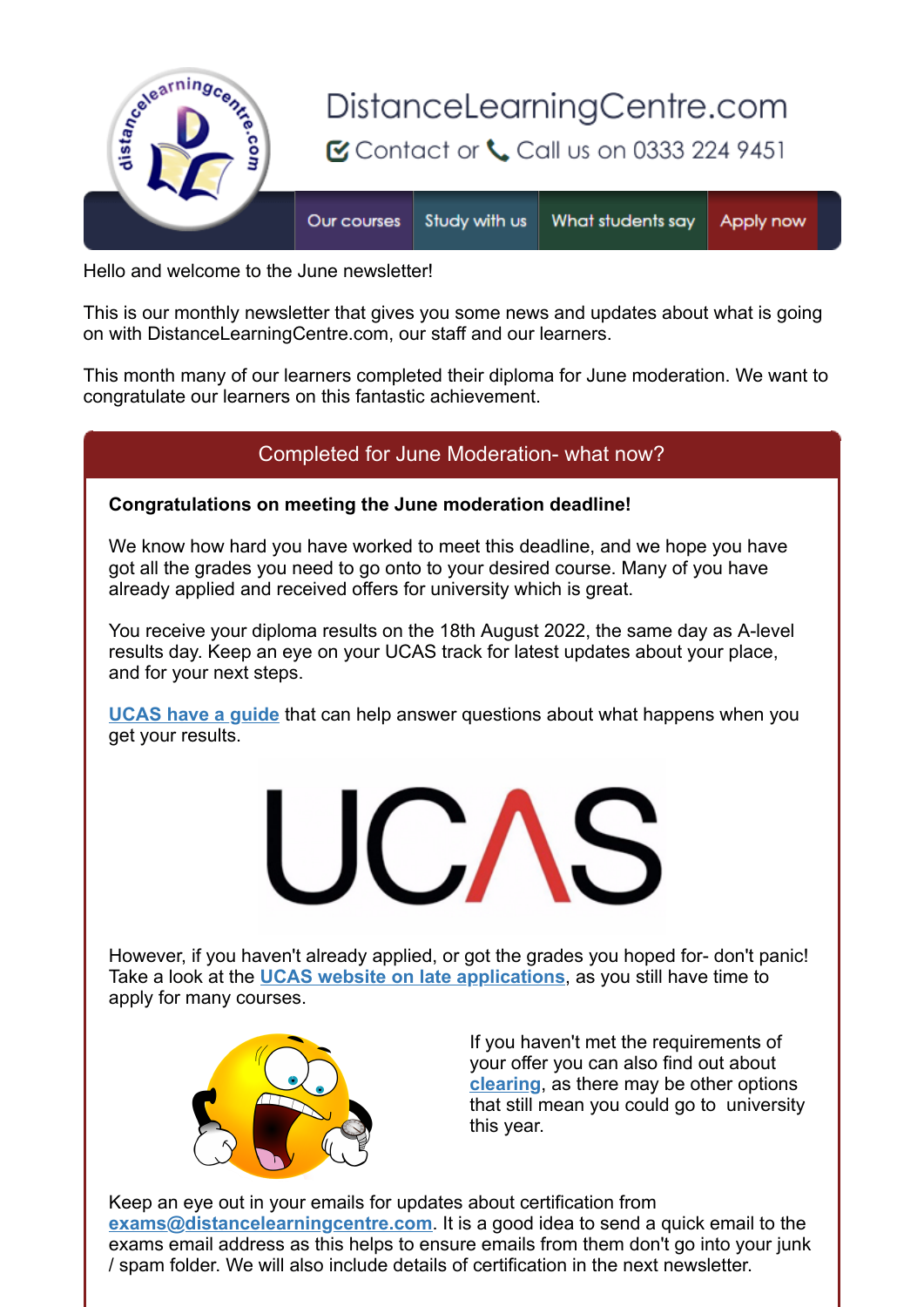#### **Do you want to feature on our Hall of Fame?**

Learners going through June moderation can send their photo and testimonial to be featured on our Hall of Fame, in our **[What Students Say](https://s6.newzapp.co.uk/t/click/1545809712/107396883/15833404/2)** section.

This a great way to share your experiences with new learners, celebrating your success and helping others who might want to complete a diploma!

We also have the Awards of Achievement. **[Click the link here to find out more](https://s6.newzapp.co.uk/t/click/1545809712/107396883/15833405/2)**.

### Are you going away this summer?

### **There is nothing worse than being on holiday and being pestered about work or your studies.**

If you are going on holiday, we understand that you want to have a break away from your studies. Please do let your tutor know you are going away, and if you would prefer not to be contacted in that time, then we can avoid interrupting your well deserved break away.



## BBC Four Programme- Secrets of Size

#### **There is a great new programme on BBC Four about the size of the universe.**

This may be interesting for our science diploma learners, as the first episode looks at the differences in size between cells and atoms, including viruses, and the use of an electron microscope.

You can find this on **[BBC catch-up here](https://s6.newzapp.co.uk/t/click/1545809712/107396883/15833406/2)**.

## Where are they now?

**Each monthly newsletter will therefore be featuring a testimonial, in which our previous learners will share some great advice about studying for your Diploma and beyond!**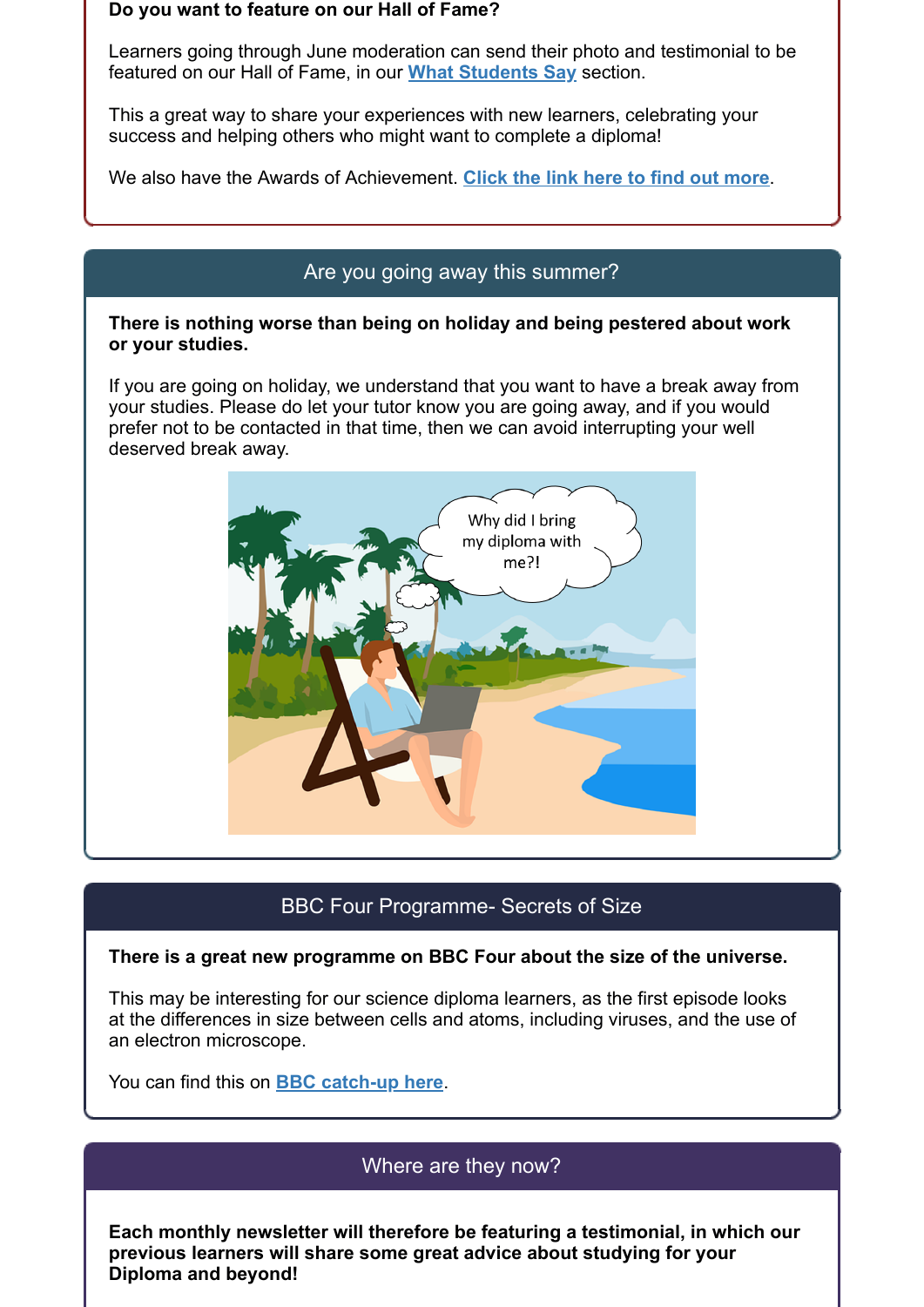Jessica Brydon completed an Access to Paramedicine Diploma in 2019 achieving amazing grades, and went on to study Adult Nursing at the University of Cardiff!

"My advice would be to experience areas outside of your comfort zone while you are a student and don't yet have a pin! I have been on an ITU Covid ward, in Cardiff prison, psychiatric wards, theatres and pediatric wards to broaden my knowledge outside of adult nursing. Do what scares you and you will surprise yourself!

The essay writing practice and referencing from

DistanceLearningCentre.com has greatly helped me at university. Due to this I regularly score well in my essays and research proposals. Meanwhile the biology and psychology modules have given me a strong foundation for the higher levels of human biology. I am in 3rd year about to start my final placement! It has flown by quicker than I could have imagined.

Work hard and you will achieve. If I could see myself 3 years ago I would not have believed how far I have come. Thank you so much for giving me a second chance at a bright future, DistanceLearningCentre.com!"



# Please send us your reviews!

#### **We need your reviews!**

A large number of our learners choose us because of our positive reviews, so why not give us a review to help others choose the right course for them!

You can give us a review or send us some feedback in a variety of ways:

- You can **[write a review on our Facebook Page.](https://s6.newzapp.co.uk/t/click/1545809712/107396883/15833407/2)**

- You can email us. One of the ways we like to celebrate your achievements is our Hall of Fame! If you would be willing to be involved please let your tutor know.

- You can send us a testimonial. You may have looked at these when you were deciding to study with us, so perhaps you would like others to hear about your experiences.

- You can like and share our **[Facebook Page.](https://s6.newzapp.co.uk/t/click/1545809712/107396883/15833408/2)**

We rely on word of mouth and personal recommendations, so please consider giving us a review.

It is also important for us to constantly improve our services, so if you have any suggestions or feedback about your experiences, do let us know.